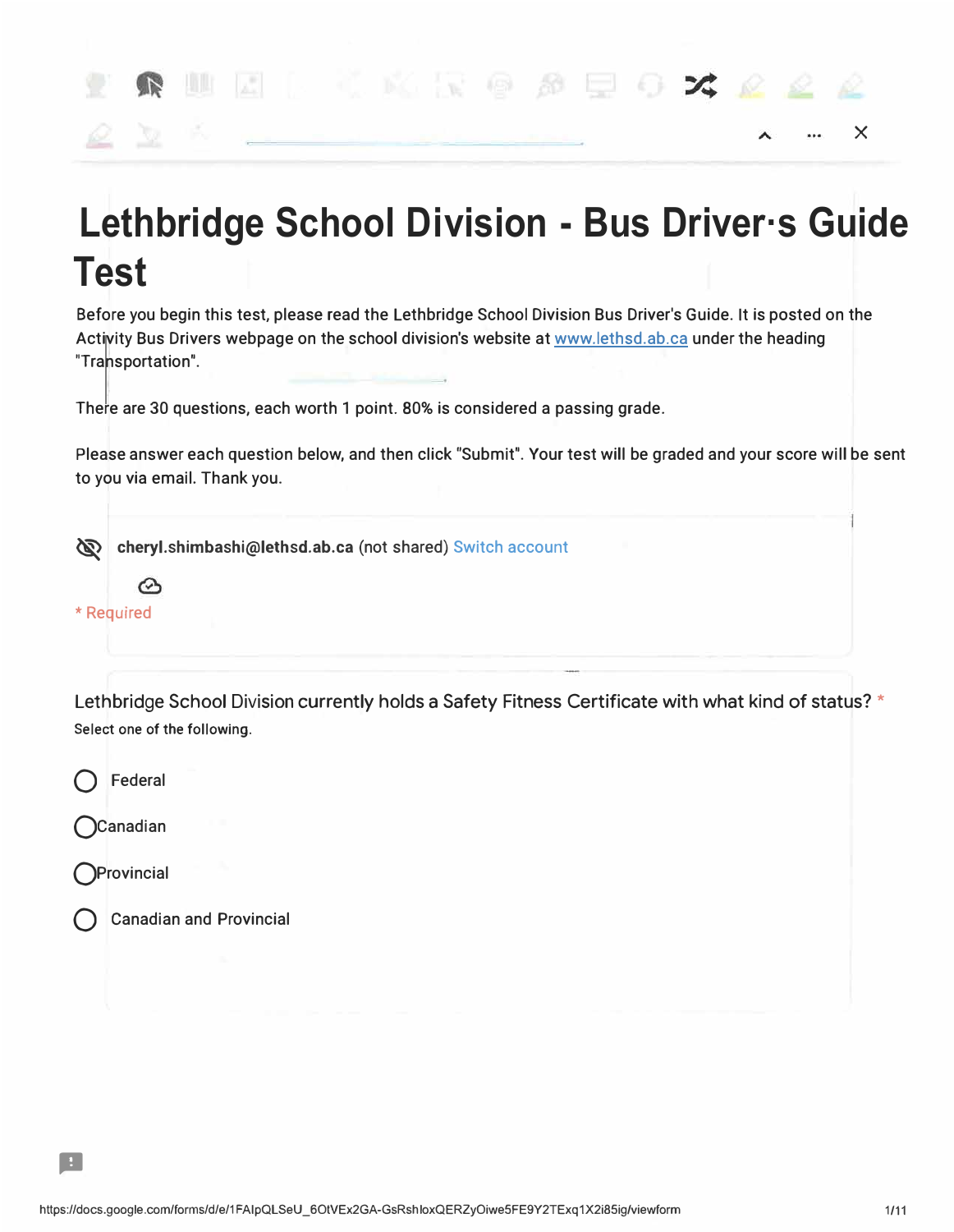What do the letters "NSC" stand for? \* Select one of the following.



**Q National Safety Council**

**Q National Safety Code**

How does Lethbridge School Divsion use its Carrier Profile? \* Select one of the following.



- **Q to help monitor its safety operations**
- **Q to help monitor its school administrators**

Who regularly reviews the school division's Carrier Profile? \* Select one of the following.



**The Deputy Superintendent** 



Q **The Transportation Coordinator**

Q **The Secretary Treasurer & The Transportation Coordinator**

A bus driver must be formally authorized by the school division prior to driving the school division's multifunctional activity buses. \*

Q **True**

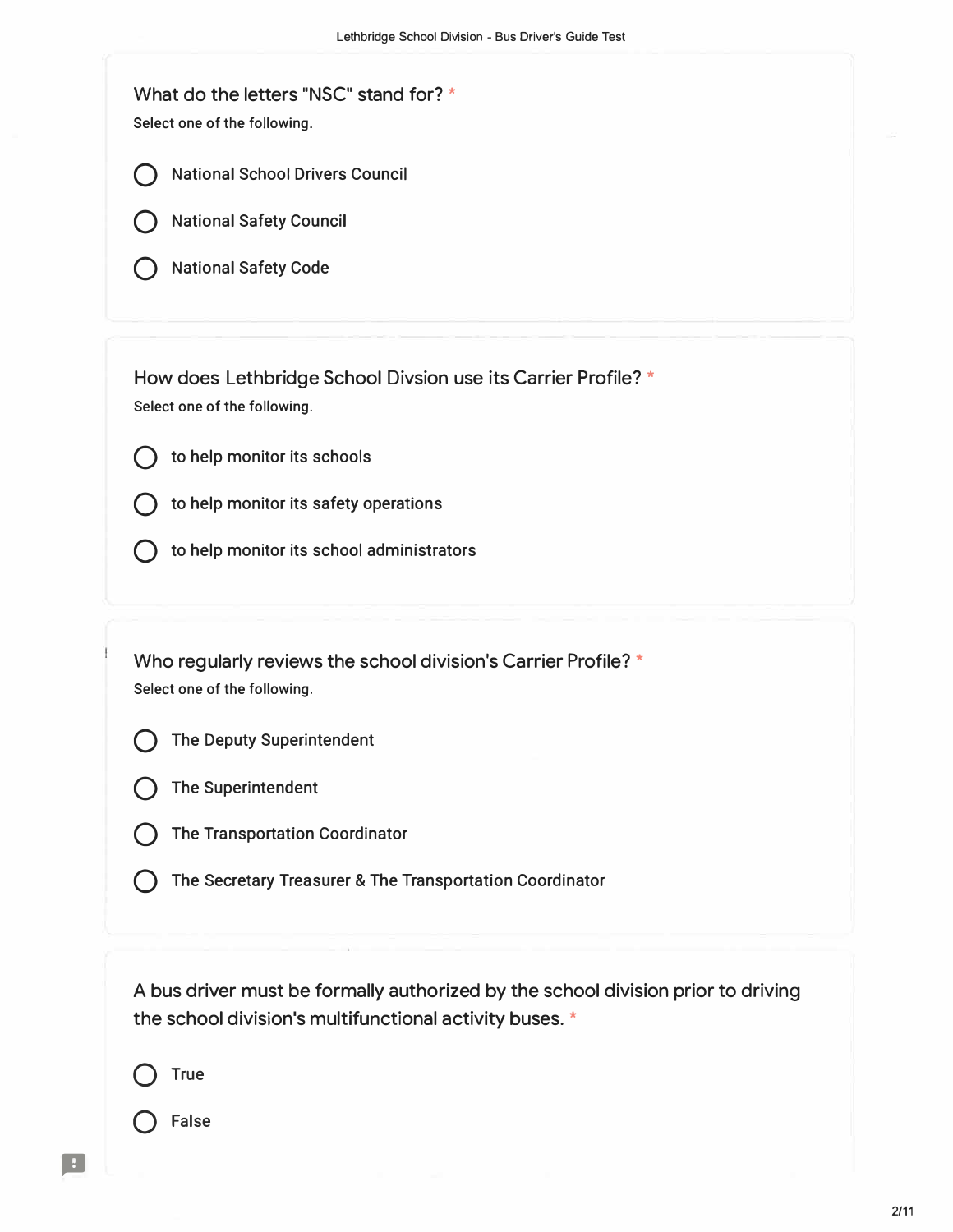| How is this authorization communicated to the bus driver? *<br>Select one of the following.<br>by letter<br>verbally                                                                                             |
|------------------------------------------------------------------------------------------------------------------------------------------------------------------------------------------------------------------|
| Who authorizes activity bus drivers? *<br>Select one of the following.<br><b>Transportation Coordinator</b><br><b>Secretary Treasurer</b><br>Human Resources Administrator                                       |
| Potential activity bus drivers must complete an application form. *<br><b>True</b><br>False                                                                                                                      |
| In order to be an authorized activty bus driver, which drivers abstract must be<br>retained in the driver's file? *<br>Select of the following.<br>5 year Commercial Drivers Abstract<br>5 year Drivers Abstract |

..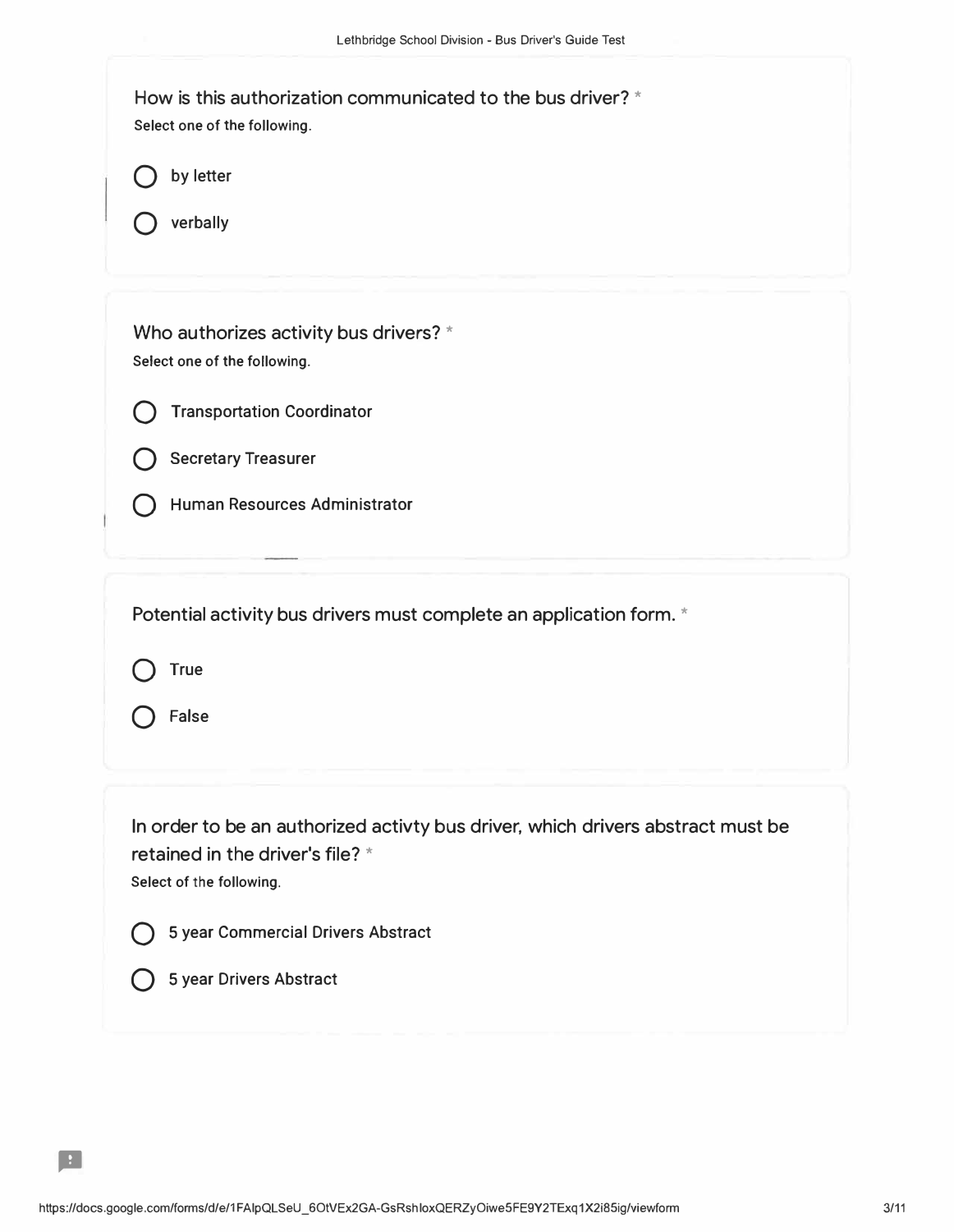| What class or classes of driver's license qualify a person to drive the school<br>division's multifunctional activity buses? *<br>Select all that apply.                                                   |  |  |  |
|------------------------------------------------------------------------------------------------------------------------------------------------------------------------------------------------------------|--|--|--|
| Class 1<br>Class <sub>5</sub><br>Class 6<br>Class 2<br>Class 4                                                                                                                                             |  |  |  |
| Pre-trip inspections must be conducted based on items identified in which<br>Schedule of the National Safety Code Standard 13? *<br>Select one of the following.<br>Schedule 1<br>Schedule 2<br>Schedule 3 |  |  |  |
| How long is a completed Pre-trip Inspection Report valid? *<br>Select one of the following.<br>16 hours<br>24 hours<br>36 hours                                                                            |  |  |  |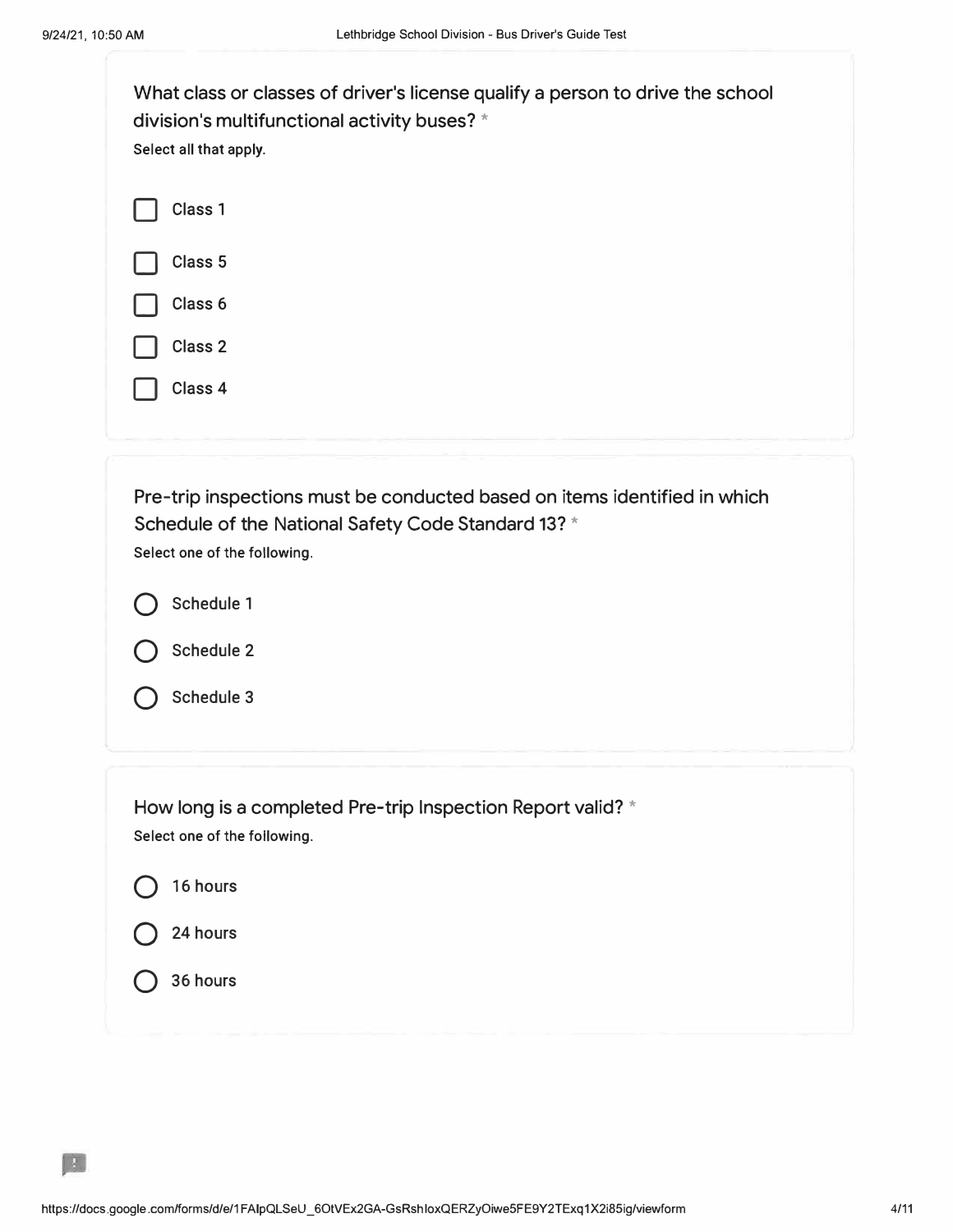| Completed Pre-trip Inspection Reports must be forwarded to the Transportation<br>Coordinator within what time frame? *<br>Select one of the following.                           |  |  |  |  |
|----------------------------------------------------------------------------------------------------------------------------------------------------------------------------------|--|--|--|--|
| 20 days                                                                                                                                                                          |  |  |  |  |
| 30 days                                                                                                                                                                          |  |  |  |  |
| 14 days                                                                                                                                                                          |  |  |  |  |
|                                                                                                                                                                                  |  |  |  |  |
| The Vehicle Inspection Regulation, AR/211/2006 requires the school division to<br>have the multifunctional activity buses inspected how often? *<br>Select one of the following. |  |  |  |  |
| every 3 months                                                                                                                                                                   |  |  |  |  |
| every 6 months                                                                                                                                                                   |  |  |  |  |
| every 9 months                                                                                                                                                                   |  |  |  |  |
| CVSA inspections are conducted by whom? *                                                                                                                                        |  |  |  |  |
| Select all that apply.                                                                                                                                                           |  |  |  |  |
| <b>RCMP</b>                                                                                                                                                                      |  |  |  |  |
| City enforcement                                                                                                                                                                 |  |  |  |  |
| Municipal enforcement                                                                                                                                                            |  |  |  |  |
| <b>Transportation Coordinator</b>                                                                                                                                                |  |  |  |  |
| <b>School Principal</b>                                                                                                                                                          |  |  |  |  |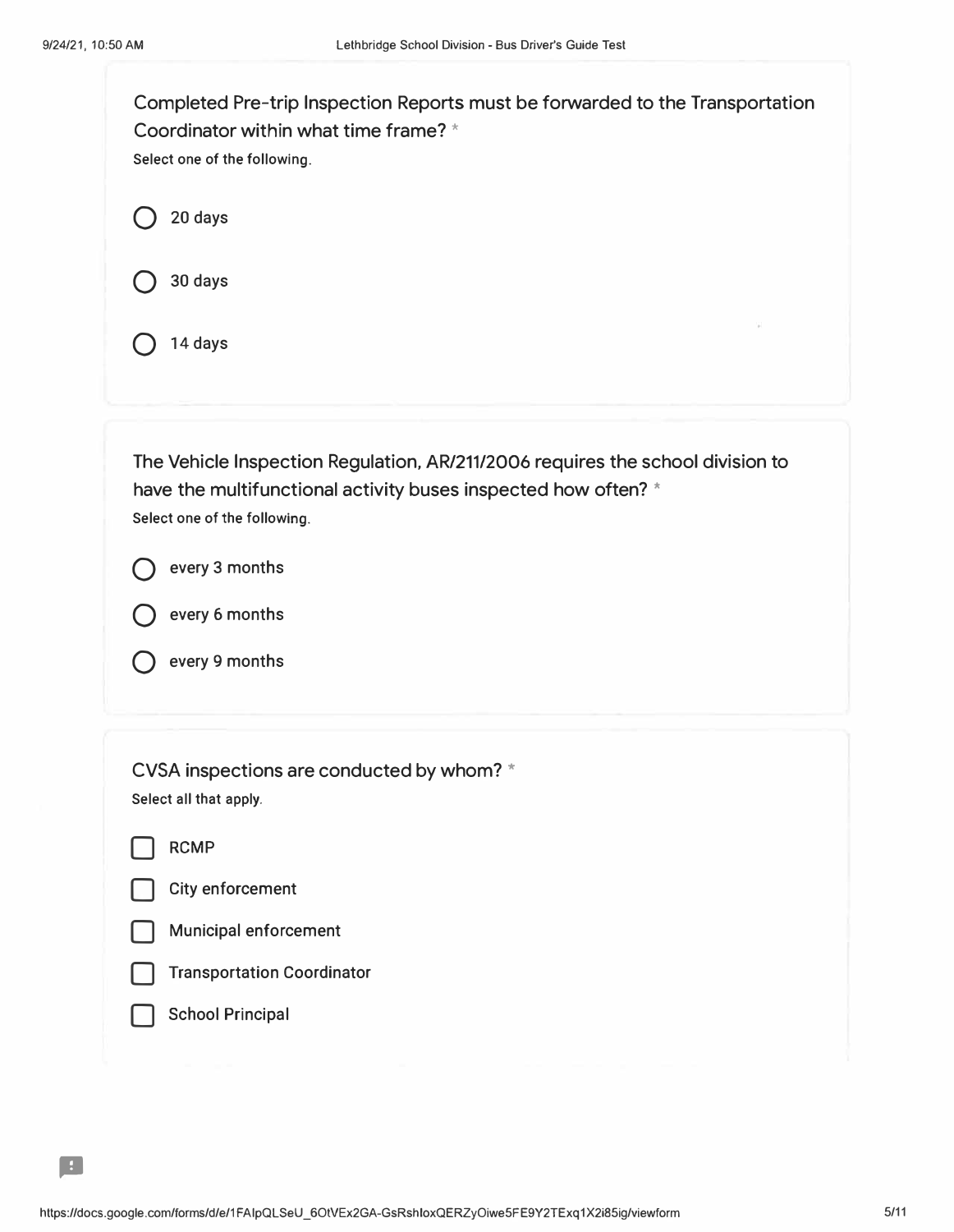| Copies of all CVSA inspections must be forwarded to the Transportation<br>Coordinator to be kept on file. *                                                                                                            |  |  |  |
|------------------------------------------------------------------------------------------------------------------------------------------------------------------------------------------------------------------------|--|--|--|
| <b>True</b>                                                                                                                                                                                                            |  |  |  |
| False                                                                                                                                                                                                                  |  |  |  |
| Fatigued driving poses a serious risk to the driver and to the motoring public. *                                                                                                                                      |  |  |  |
| <b>True</b>                                                                                                                                                                                                            |  |  |  |
| <b>False</b>                                                                                                                                                                                                           |  |  |  |
| Which of the following duty statuses does not apply to activity bus drivers? *<br>Select one of the following.                                                                                                         |  |  |  |
| Driving time                                                                                                                                                                                                           |  |  |  |
| Off-duty time                                                                                                                                                                                                          |  |  |  |
| Sleep Berth time                                                                                                                                                                                                       |  |  |  |
| On-duty time, other than driving time                                                                                                                                                                                  |  |  |  |
| Section 6(1) of the provincial Drivers' Hours of Service Regulation states that a<br>driver shall not drive a commercial vehicle after the driver has already driven<br>hours in a work shift. *<br>Fill in the blank. |  |  |  |
| 12 hours                                                                                                                                                                                                               |  |  |  |
| 13 hours                                                                                                                                                                                                               |  |  |  |
| 15 hours                                                                                                                                                                                                               |  |  |  |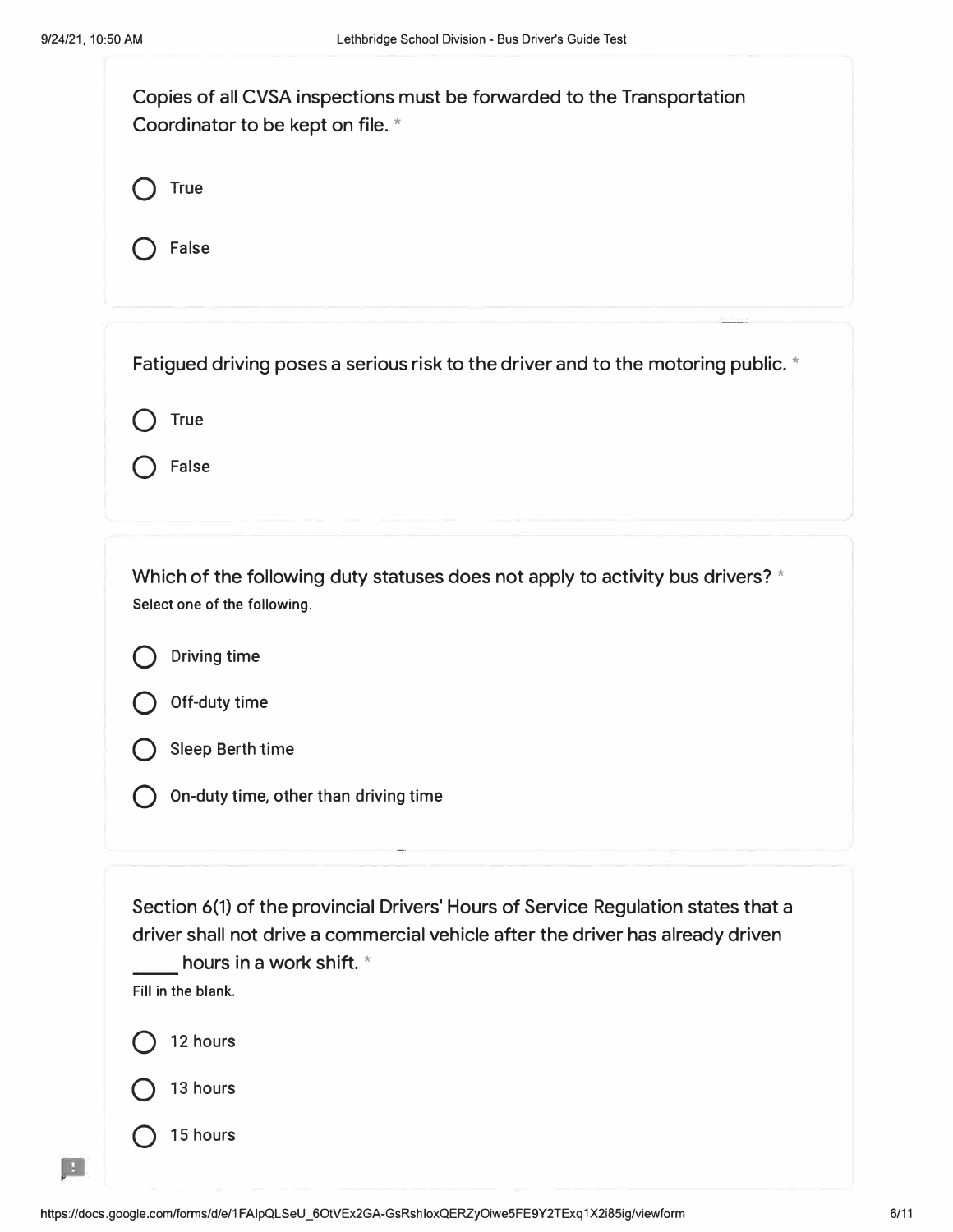$\boxed{\phantom{1}1}$ 

| According to Section 6(2) of the provincial regulations, a driver may not drive a<br>commercial vehicle after the driver has been on duty for ____ or more hours. *<br>Fill in the blank.                       |  |  |  |  |
|-----------------------------------------------------------------------------------------------------------------------------------------------------------------------------------------------------------------|--|--|--|--|
| 15 hours                                                                                                                                                                                                        |  |  |  |  |
| 16 hours                                                                                                                                                                                                        |  |  |  |  |
| 18 hours                                                                                                                                                                                                        |  |  |  |  |
| After driving the activity bus for ____ consecutive hours, the driver must take at<br>least 10 consecutive minutes off-duty or of non-driving time. *<br>Fill in the blank.<br>3 hours<br>4 hours<br>6 hours    |  |  |  |  |
| After driving the activity bus for ______ consecutive hours, the driver must take<br>at least 30 consecutive minutes off-duty or of non-driving time. *<br>Fill in the blank.<br>6 hours<br>8 hours<br>10 hours |  |  |  |  |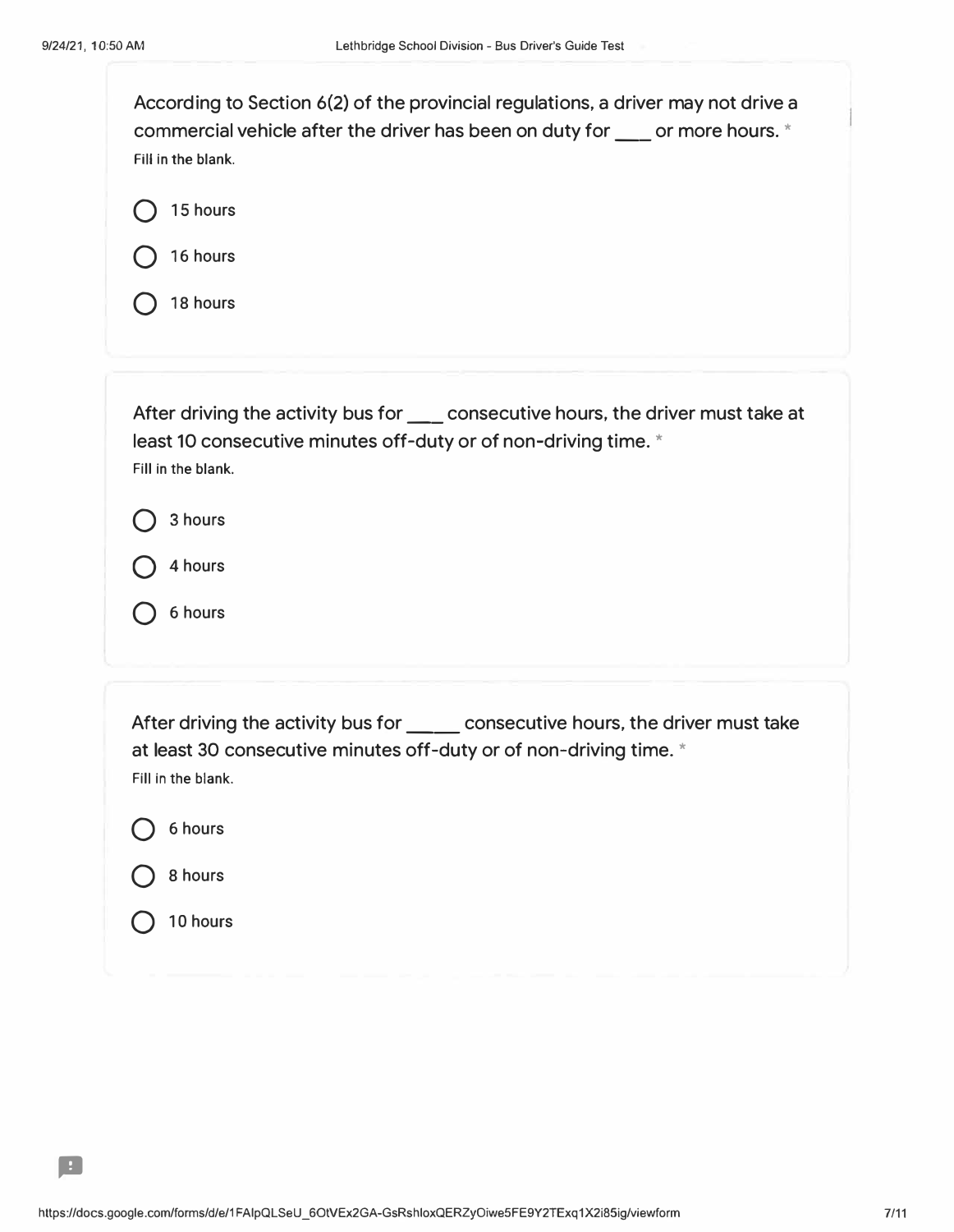| Once a driver has received his/her authorized driver letter, he/she is required to<br>track his/her duty status for each ______ day within the specified time period<br>noted on the letter. *<br>Fill in the blank.<br>week<br>driving |  |  |
|-----------------------------------------------------------------------------------------------------------------------------------------------------------------------------------------------------------------------------------------|--|--|
| calendar                                                                                                                                                                                                                                |  |  |
| What conditions would need to be met in order for an activity bus driver to<br>complete a 160 km Radius Driver's Time Record? *<br>Select all that apply.                                                                               |  |  |
| the driver's work shift does not exceed 15 hours                                                                                                                                                                                        |  |  |
| the driver starts and ends the work shift at the home terminal<br>the driver operated within a 160 km radius of the home terminal                                                                                                       |  |  |
|                                                                                                                                                                                                                                         |  |  |
| If the bus trip is >160 km, which form would the driver need to complete? $*$<br>Select one of the following.                                                                                                                           |  |  |
| 160 km Radius Driver's Time Record                                                                                                                                                                                                      |  |  |
| <b>Driver's Log Sheet</b>                                                                                                                                                                                                               |  |  |
| On a Driver's Log Sheet, it is permissible to abbreviate the names of cities,<br>villages and towns. *                                                                                                                                  |  |  |
| <b>True</b>                                                                                                                                                                                                                             |  |  |
| False                                                                                                                                                                                                                                   |  |  |
|                                                                                                                                                                                                                                         |  |  |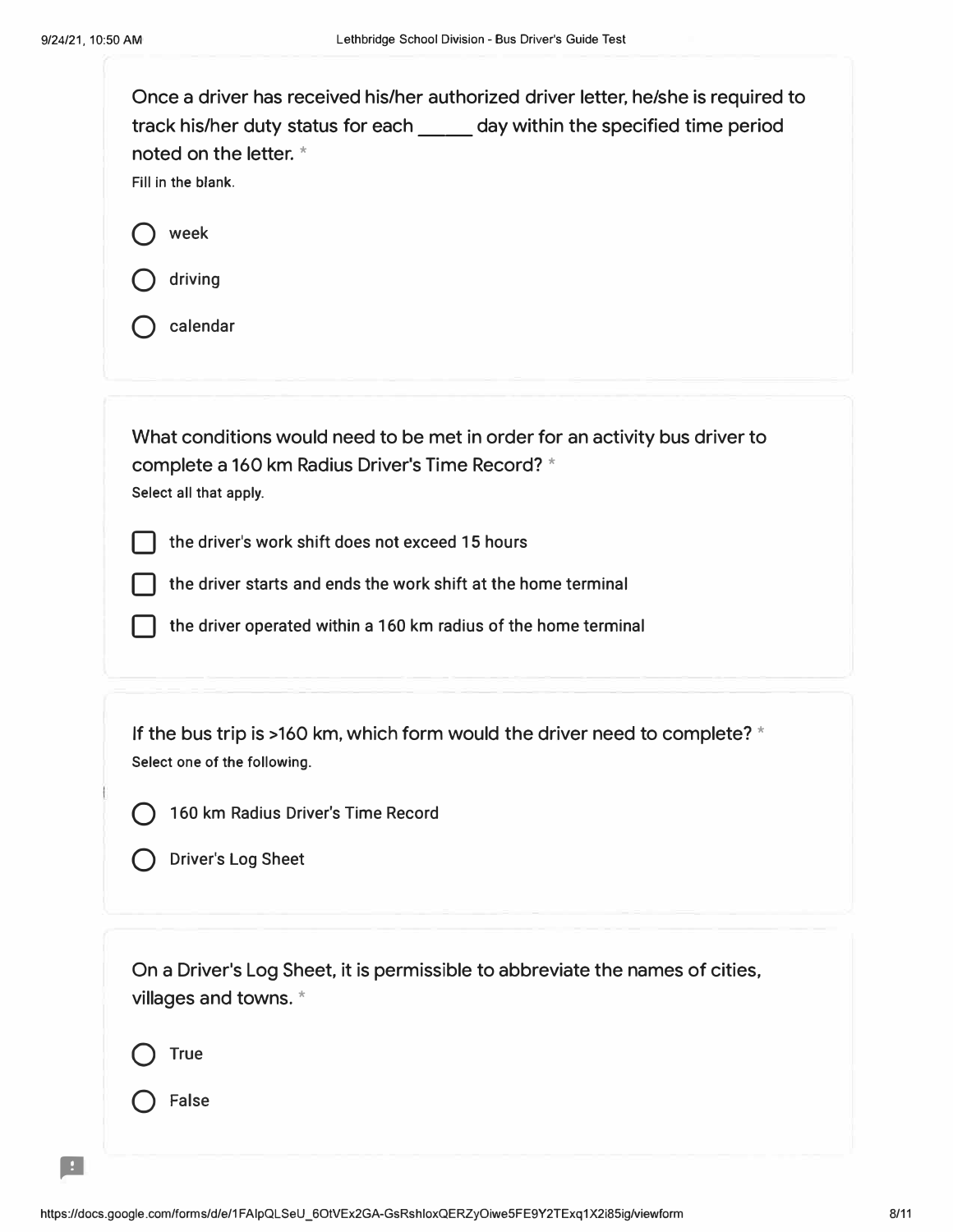| On a Driver's Log Sheet, it is permissible to abbreviate the names of provinces. *                                                             |
|------------------------------------------------------------------------------------------------------------------------------------------------|
| <b>True</b>                                                                                                                                    |
| <b>False</b>                                                                                                                                   |
| Driver's Log Sheets must be forwarded to the Transportation Coordinator within<br>$\_\_\_\$ days of completion. $^\star$<br>Fill in the blank. |
| 10 days                                                                                                                                        |
| 20 days                                                                                                                                        |
| 30 days                                                                                                                                        |
| <b>True</b><br>False                                                                                                                           |
| Alberta's NSC Audit consists of which four compliance areas? *<br>Select all that apply.                                                       |
| <b>Driver Hours of Service</b>                                                                                                                 |
| <b>Carrier Safety</b>                                                                                                                          |
| <b>School administrators</b>                                                                                                                   |
| <b>Driver Profile</b>                                                                                                                          |
| <b>Vehicle Maintenance</b>                                                                                                                     |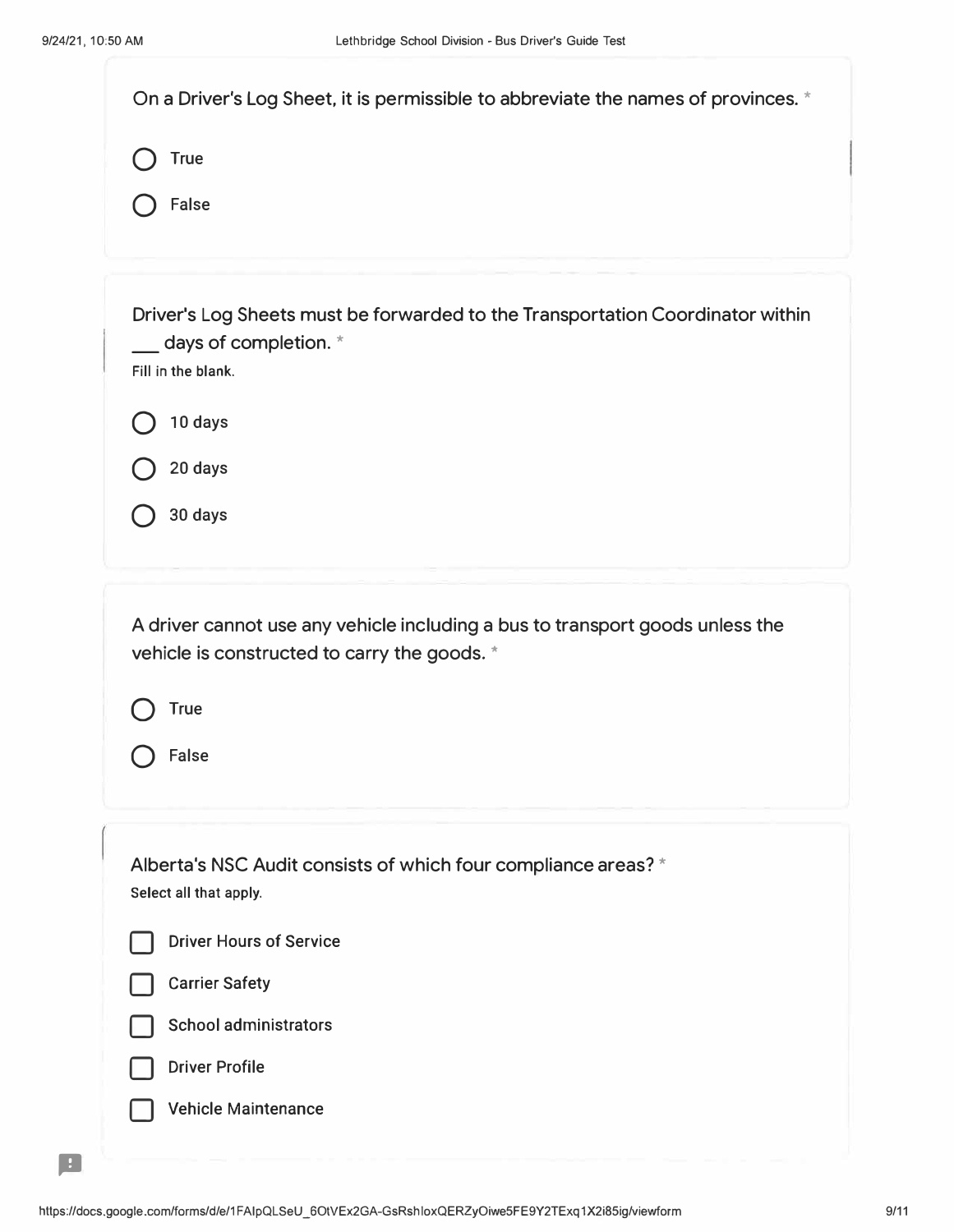| Please enter today's date. * |  |
|------------------------------|--|
|------------------------------|--|

**Date** 

yyyy-mm-dd

Bus Driver Information \*

**Please type your full name below.** 

Your answer